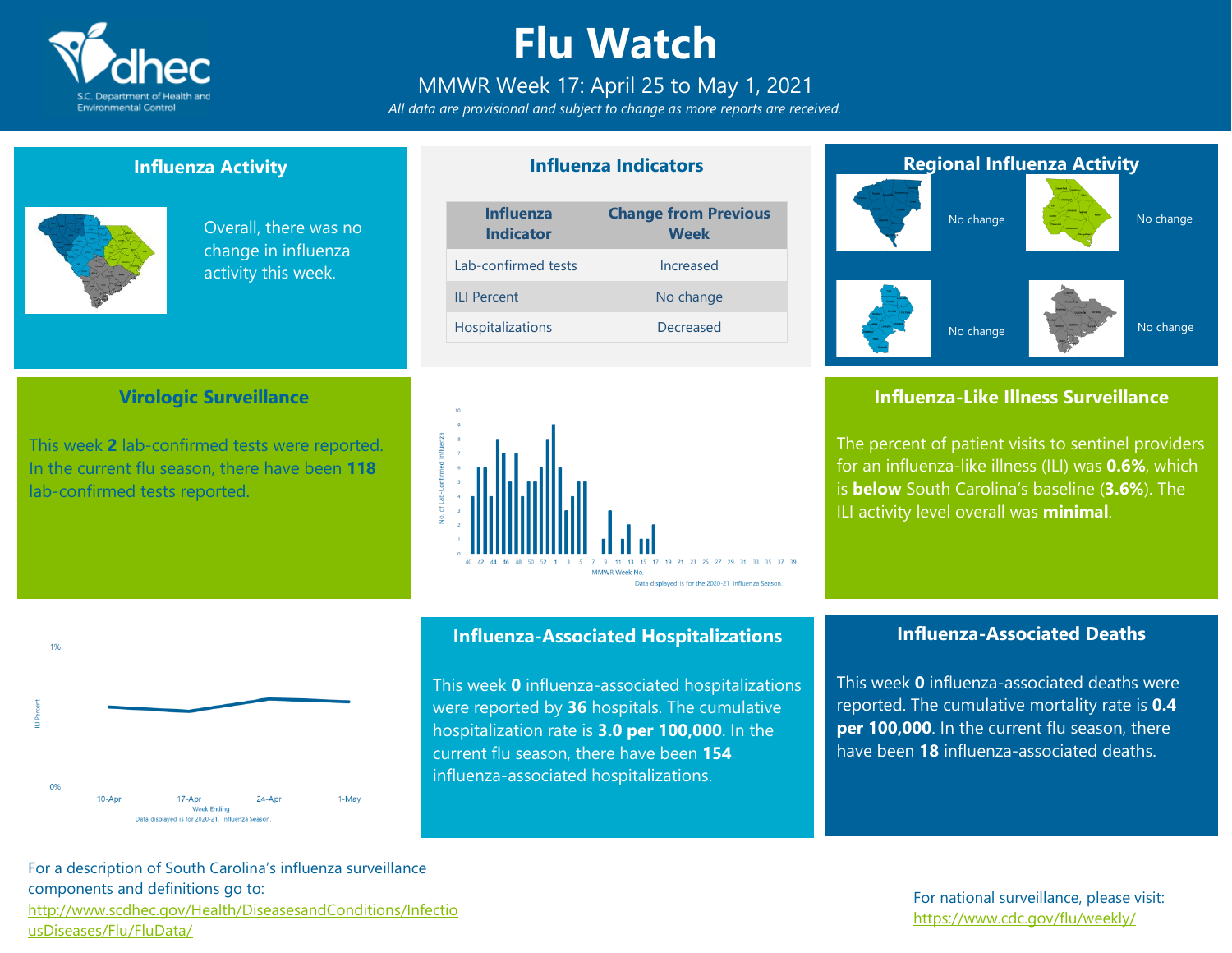## **Influenza Activity\***

**In the 4 Public Health Regions, activity showed**



\* Indicators for assessing influenza activity include: lab-confirmed tests, ILI percent, and hospitalizations.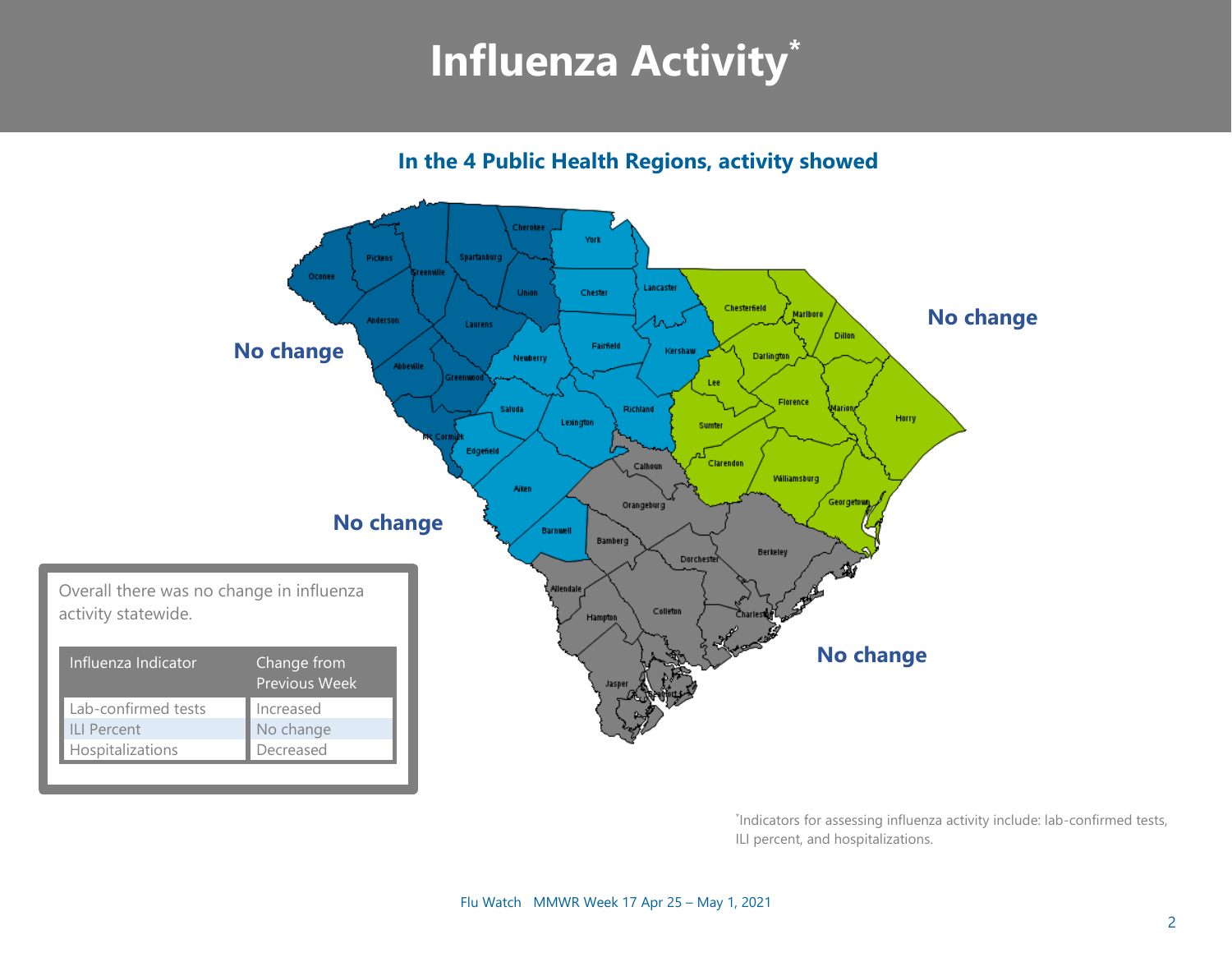### **Virologic Surveillance**

| Lab-Confirmed Influenza Cases by Influenza Type to Date* |                            |           |            |             |                     |  |  |  |
|----------------------------------------------------------|----------------------------|-----------|------------|-------------|---------------------|--|--|--|
|                                                          | No. of Cases (%)           |           |            |             |                     |  |  |  |
| <b>Influenza</b><br><b>Type</b>                          | <b>This</b><br><b>Week</b> | 2020-21   | 2019-20    | 2018-19     | 5 season<br>average |  |  |  |
| Overall                                                  | $\overline{2}$             | 118       | 6722       | 4683        | 3715                |  |  |  |
| Influenza A                                              | 2(100.0)                   | 27(22.9)  | 4729(70.4) | 4531 (96.8) | 2860(77.0)          |  |  |  |
| A(H3)                                                    |                            |           | 40(0.8)    | 585(12.9)   | 318(11.1)           |  |  |  |
| A(H1N1)                                                  | $-1$                       | 1(3.7)    | 1121(23.7) | 458(10.1)   | 488(17.1)           |  |  |  |
| $A(NS)^{**}$                                             | 2(100.0)                   | 26(96.3)  | 3568(75.4) | 3488(77.0)  | 2054(71.8)          |  |  |  |
|                                                          |                            |           |            |             |                     |  |  |  |
| Influenza B                                              | 0(0.0)                     | 86(72.9)  | 1984(29.5) | 141(3.0)    | 855(23.0)           |  |  |  |
| <b>B</b> (Victoria)                                      |                            |           | 249(12.6)  | 3(2.1)      | 51(6.0)             |  |  |  |
| B(Yamagata)                                              | 44                         | $-$       | 6(0.3)     | $-1$        | 12(1.4)             |  |  |  |
| $B$ (LND) <sup>+</sup>                                   | O(0.0)                     | 86(100.0) | 1729(87.1) | 138(97.9)   | 792(92.6)           |  |  |  |
|                                                          |                            |           |            |             |                     |  |  |  |
| <b>Influenza Virus</b><br>Coinfection <sup>§</sup>       | 0(0.0)                     | 5(4.2)    | 9(0.1)     | 11(0.2)     | N/A                 |  |  |  |
| Influenza/SARS-<br>CoV-2 Coinfection <sup>£</sup>        | 0(0.0)                     | 15(13.8)  | 0(0.0)     | N/A         | N/A                 |  |  |  |

\*Data presented from previous influenza seasons represents the data from that season through the same week as the current season. Nationally, the influenza season begins with MMWR week 40 and ends with MMWR week 39. The 2020-21 influenza season began on September 27, 2020 and will end on October 3, 2021.

 $**$ NS – not subtyped  $+LND$  – lineage not determined

§Cases with more than one influenza A subtype in the same sample or with influenza A and B viral types in the same sample simultaneously.

£ Lab-confirmed influenza cases who also tested positive for SARS-CoV-2 virus from specimens collected on the same date.

#### **Laboratory-Confirmed Influenza Cases, by Virus Type**



MMWR Week No. A not subtyped  $A(H1N1) = A(H3) = B$  (lineage not determined) B (YAM) B (VIC) Co-infection

 $\mathbf{o}$ 

ம் தெழ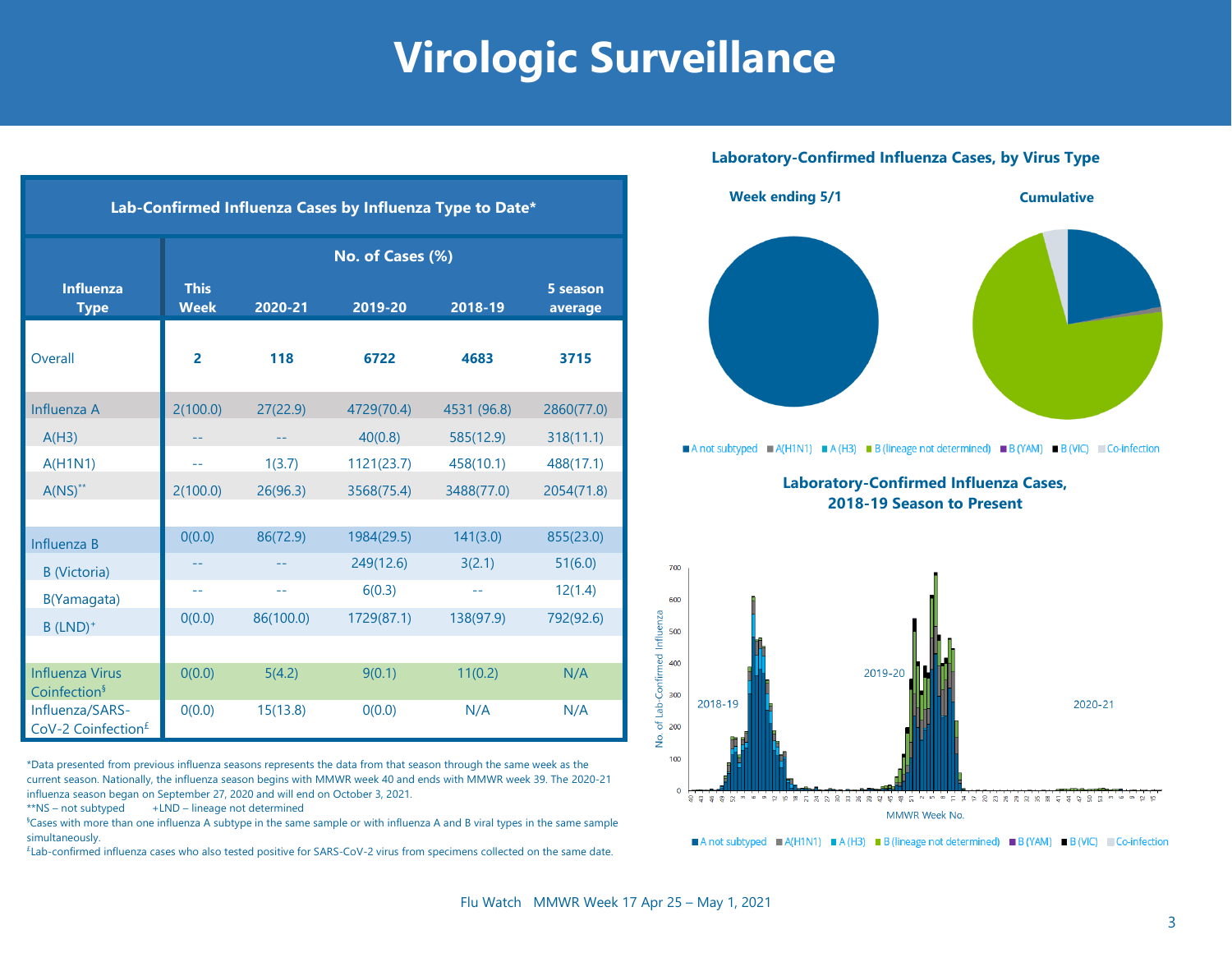### **Influenza-Like Illness (ILI) Surveillance**

This week, the ILI activity level was **minimal** and **0.6%** of patient visits to SC ILINet providers were attributed to an influenza-like illness. This is below the state baseline of **3.6%**.

Reports were received from providers in **17** counties, representing all DHEC Public Health regions.

\*\*ILI percentage is dependent upon the number of reporting providers and/or can vary by disease activity or the number of providers submitting reports.\*\*

#### **Percentage of Influenza-like Illness (ILI) Visits Reported by Sentinel Providers for Past and Current Seasons**



**MMWR Week** 



State ILI Activity Level by MMWR Week, 2016-17 Influenza **Season to Present** Season to Present **State ILI Activity Level by MMWR Week, 2016-17 Influenza**



**ILI ACTIVITY LEVELS: MINIMAL LOW MODERATE HIGH**

Flu Watch MMWR Week 17 Apr 25 – May 1, 2021